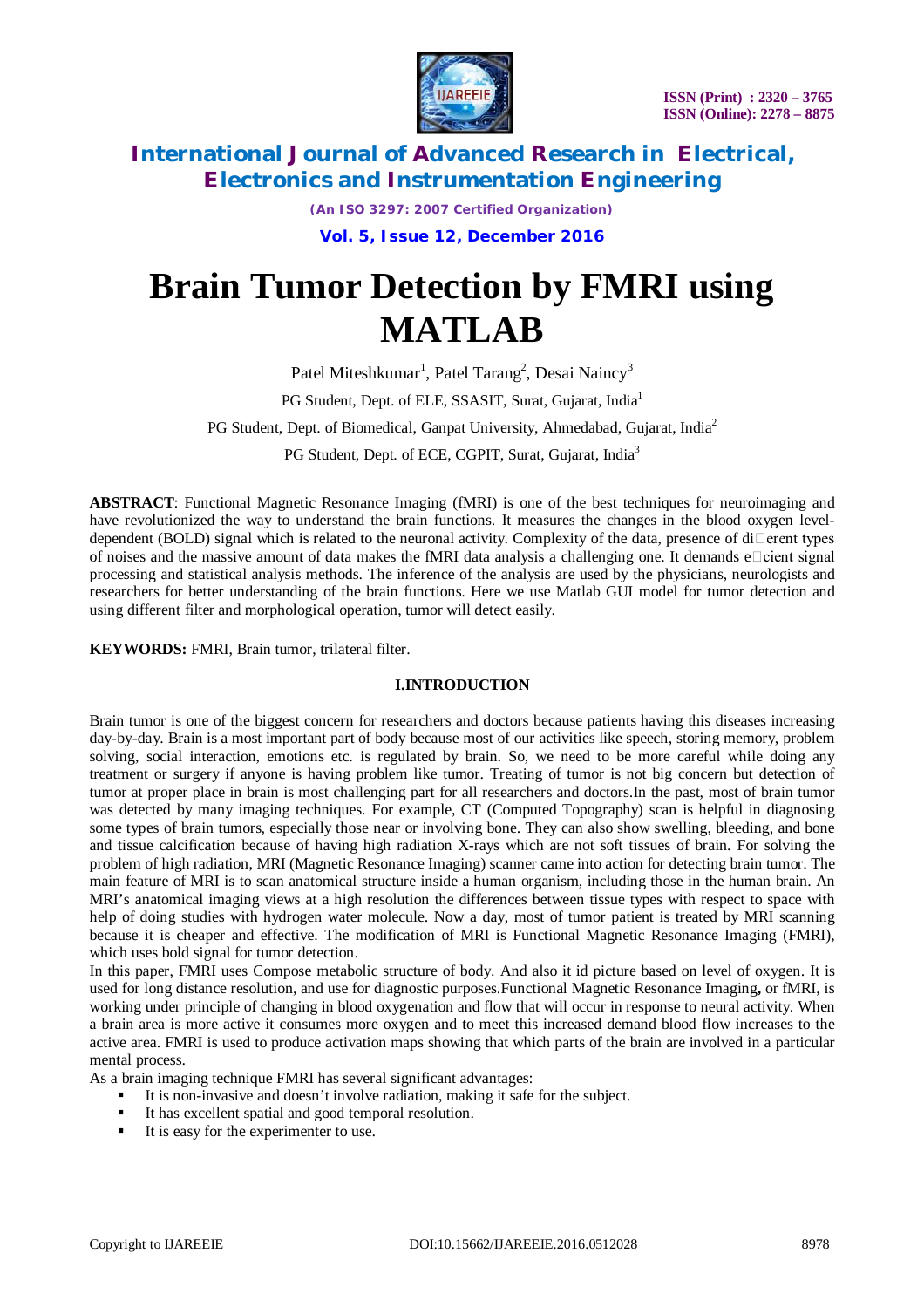

 **ISSN (Print) : 2320 – 3765 ISSN (Online): 2278 – 8875**

## **International Journal of Advanced Research in Electrical, Electronics and Instrumentation Engineering**

*(An ISO 3297: 2007 Certified Organization)*

#### **Vol. 5, Issue 12, December 2016**

#### **II.BASIC PROCEDURE OF FMRI**

FMRI has same set up that in MRI. Figure 1 shows fundamental set up.In figure, we can see that most of set up is same as doing with MRI but there are some of differences shown. FMRI contains some additional features like headphones, prism glasses, button response box, video screen and video projector. The patient is given with head phone and prism glass to see on video screen. Projector is used to give continuous film on projector. Radio frequency waves is transmitted to patient and at same time doctor will turn on video screen to play film or anything. Button box is given near to patient right hand to change film. When the patient is seeing on video screen, there are some mood changes occur of patient face and based on that activation of some local part of brain. This activation is done because of changes in oxygen level of that particular area. Oxygen will hand over to neurons by hemoglobin in capillary red blood cells. When neuronal activity increases in active area, more oxygen will be required and the local respond will be an increase in blood flow to regions of active brain area. Hemoglobin is diamagnetic when oxygenated but paramagnetic when deoxygenated. This difference will be examined in magnetic properties leads to small differences in the MR signal of blood depending on the degree of oxygenation. Blood oxygenation changes according to the levels of neural activity these differences can be used to detect brain activity. This form of MRI is known as **blood oxygenation level dependent (BOLD) imaging.**



*Figure 1set up of FMRI*

The direction of oxygenated blood is change in comply with increased activity. You might expect blood oxygenation to decrease with activation, but in practical it will become more complicated. There is a momentary decrease in blood oxygenation immediately after neural activity increases, known as the "initial dip". This is pursued by a period where the blood flow increases, not just to a level where oxygen demand is met, but overcompensating for the increased demand. This will have meant that blood oxygenation literally increases following neural activation. The blood flow peaks after around 6 seconds and then falls back to baseline, escorted by a "post-stimulus undershoot". Resulting image will be simplest form for fMRI image. While inventing in the fMRI scanner, the subject watched a screen continuously which oscillated between showing a visual stimulus and being dark every 30 second. Meanwhile the MRI scanner will track the signal all over side the brain. In brain areas responding to the visual stimulus you can expect the signal to went up and down as the stimulus is turned on and off, albeit blurred slightly by the delay in the blood flow response. The 'activity' in a voxel is defined as how closely the time-course of the signal from that voxel matches the expected time-course. Voxels whose signal corresponds tightly are given a high activation score, voxels showing no correlation have a low score and voxels showing the opposite (deactivation) are given a negative score. These can then be translated into activation graph.

The proposed brain tumor detection and localization frame work comprises five steps:

- 1. image acquisition
- 2. pre-processing
- 3. interaction clustering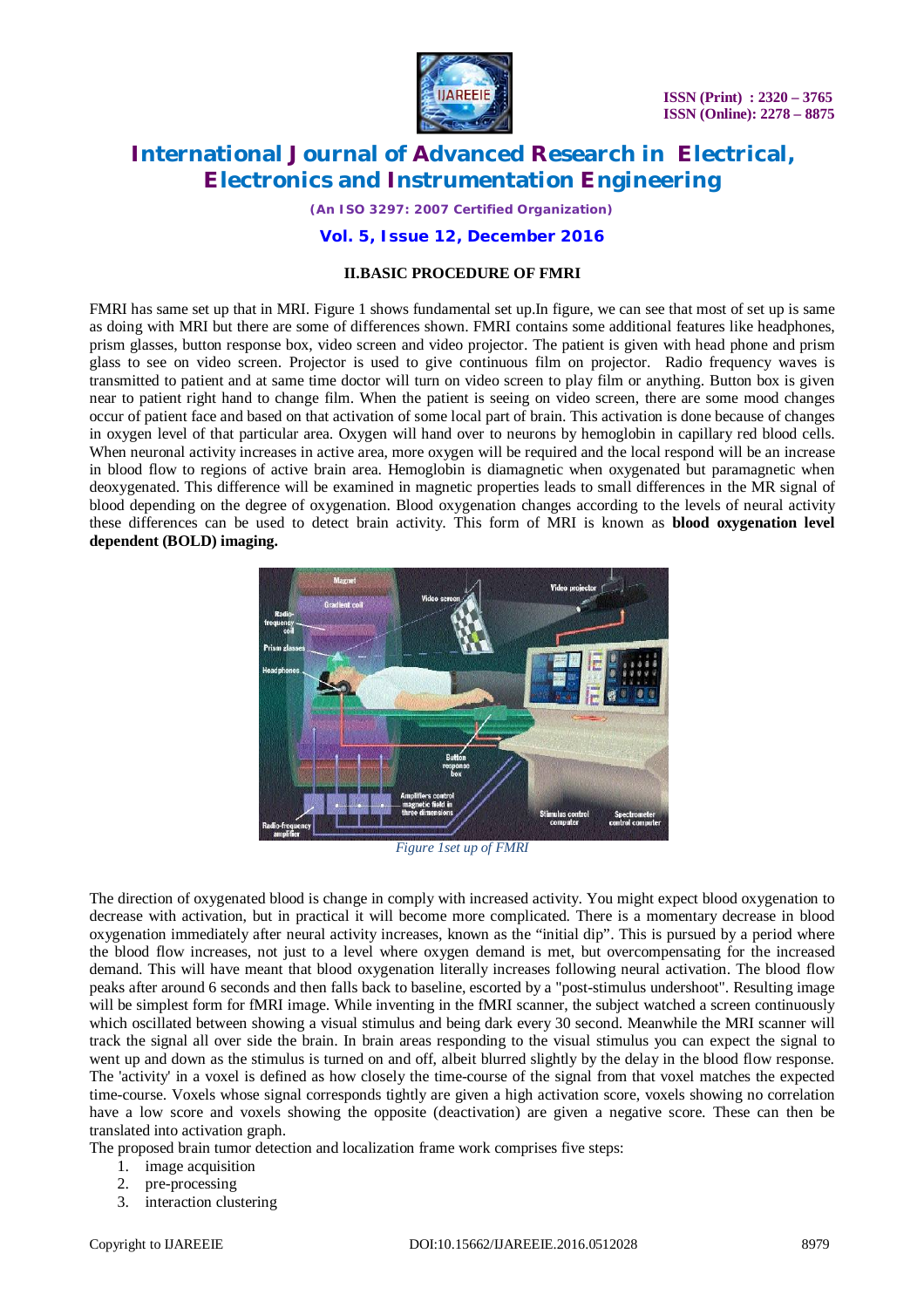

*(An ISO 3297: 2007 Certified Organization)*

## **Vol. 5, Issue 12, December 2016**

- 4. modified histogram clustering
- 5. Morphological operations.

After final procedure, tumors will come out with pure white color on pure black backgrounds. First, there will be some background for what is brain tumor and fMRI images at the end of MRI scan. Then, it will come to operations for detecting brain tumor. Brain tumors may be benign or malignant. Primary brain tumors are raised from the brain, and do not excite the surrounding tissues. Primary brain tumors can be malignant and disturb the surrounding tissues. The malignant may or may be not contain cancerous cells. Primary tumors are constituting from cells those are belong to the organ ort issue where they started. The secondary brain tumors are spread to the brain from another place in the body. Brain tumors can affect the normal brain activity. So, accurate detection of tumor is important for human and increase the life expectancy. Brain tumors are classified into Glioblastoma, Gliomas, Medulloblastoma, Ependymomas, CNS Lymphoma, astrocytoma, meningioma and Oligodendroglia. In this procedure, an image will have captured, digitized and processed for performing segmentation and for deriving important information like detection of brain tumor. Because of the complicate organism of brain tissues such as white matter (WM), gray matter (GM) and cerebrospinal fluid (CSF) in the brain images, extracting of meaningful quality is going to be fundamental task. The methods are time consuming.

#### **III. PROPOSED APPROACH FOR DETECTING BRAIN TUMOR**

From the fMRI images take the value from graph and stored it as dataset. This dataset is used to classify in between correct data and false data. The proposed diagram for procedure is as follow:



*Figure 2 proposed system design*

In this approach, segmentation method is used to detect tumor in fMRI images. First, image is divided into segmented images means slice images into different images which is called catchment basins. To find out edge of different images, sober operator is used in this method. Second, the area of the tumor region is sensed by evaluating the total number of pixels in which it serves as the area of each pixel, horizontal and vertical dimensions of image and resolution of the image. The last part is find out location of tumor which is most important step instead of any other step in all processing steps. For that, detected image is subdivided into two parts: The right part of the image is specified as the left hemisphere of the brain and the left part of the image is the right hemisphere of the brain. Then, it need to calculate which part contain more part. If left part contain more pixel values, then image is on left side of hemisphere or else tumor is right side of hemisphere.

If both of sides contain same values of pixels than tumor is on center of the brain. After converting the image in the binary format, some morphological operations are applied on the converted binary image. The purpose of the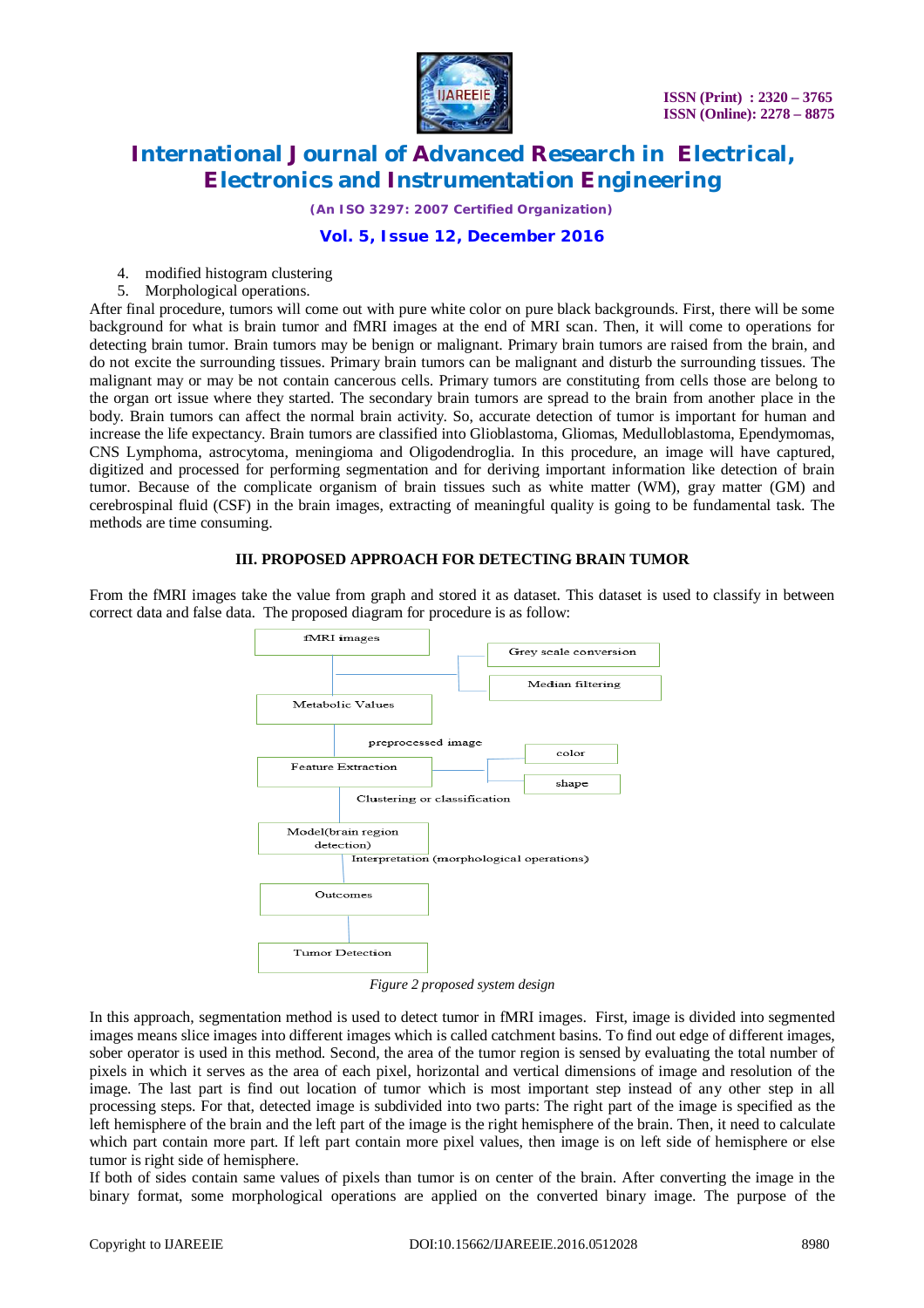

*(An ISO 3297: 2007 Certified Organization)*

#### **Vol. 5, Issue 12, December 2016**

morphological operators is to separate the tumor part of the image. Now only the tumor portion of the image is visible, shown as white color. This portion has the highest intensity than other regions of the image. Morphological operators will be applying at last after the segmentation and clustering of image volume information has been done. Now, following sections will be about each part of system design.

In preprocessing or data set uploading section, a dataset about all metabolic values of brain tumor is collected from fMRI images. Mainly in dataset contents are in form of a single database table or a single statistical data matrix, where each column of the table performs as particular variable, and each of row corresponds to a given member of the dataset in question. The data set consist information functioning as height and weight of an object, for each member of the dataset. All data sets are uploaded in preprocessing part. Data pre-processing is crucial step in the data mining process. If there will be much insignificant and bombastic information present or noisy and unreliable data, then the following steps become more difficult. So. We need to be more careful about data we have. Data preparation and filtering steps can take considerable amount of processing time. Data pre-processing includes cleaning, normalization, transformation, feature extraction and selection, etc.

Feature extraction is process for reducing more information that dataset contain. Transforming the input data into the set of features is called feature extraction. If the features extracted are carefully chosen it is expected that the features set will extract the relevant information from the input data. So, in this process color and shape is going to main features to extract. It involves cutting down the amount of resources will be required for describing a large set of data accurately.The result of the proposed procedure will show the final extracted brain tumor from fMRI image.

#### **IV. RESULT IN MATLAB**

Here, we use MATLAB GUI (Graphical user interface) for the project shown in below figure,

| MainGUI |     |                              |     |     |         |     |                                              |  |                                   | $\frac{1}{2} \left( \frac{1}{2} \right) \left( \frac{1}{2} \right) \left( \frac{1}{2} \right)$<br><b>IN</b> |
|---------|-----|------------------------------|-----|-----|---------|-----|----------------------------------------------|--|-----------------------------------|-------------------------------------------------------------------------------------------------------------|
|         |     | <b>Brain Tumor Detection</b> |     |     |         |     |                                              |  | Load MHA Image                    | Load Image                                                                                                  |
|         |     |                              |     |     | Method2 |     | Preprocess Using Triisteral Fiter<br>Method? |  |                                   |                                                                                                             |
|         |     |                              |     |     |         |     |                                              |  | Filter<br><b>Turnor Detection</b> | <b>Filter</b><br>Threshold                                                                                  |
|         |     |                              |     |     |         |     |                                              |  | Save Detection                    | Watershed Segmentation<br><b>Binary Hask</b>                                                                |
|         |     |                              |     |     |         |     |                                              |  |                                   | Tumor Detection                                                                                             |
|         |     |                              |     |     |         |     |                                              |  |                                   | Save Detection<br>Combine                                                                                   |
|         |     |                              |     |     |         |     |                                              |  |                                   | <b>Load Truth Image</b>                                                                                     |
|         |     |                              |     |     |         |     |                                              |  |                                   | Accuracy Analysis                                                                                           |
|         |     |                              |     |     |         |     |                                              |  |                                   | <b>Reset At</b>                                                                                             |
| 0.1     | 0.2 | 0.3<br>0.4                   | 0.5 | 0.6 | 0.7     | 0.8 | 0.9                                          |  |                                   | Project By<br>Patel Tarang<br>Desai Naincy<br>Patel Mitesh                                                  |

*Figure 3 MATLAB GUI of Brain Tumor Detection*

Now click on load image button that will help to load the image in MATLAB, the load image will automatically converted to grey scale image and that will show in below figure 4.

| <b>Brain Tumor Detection</b> | Load MHA Image          | Load Image                        |  |
|------------------------------|-------------------------|-----------------------------------|--|
|                              |                         | Preprocess Using Triateral Filter |  |
|                              | Method2                 | Method1                           |  |
|                              | fiter                   | Fiter                             |  |
|                              | <b>Turnor Detection</b> | Threshold                         |  |
|                              | Save Detection          | Watershed Segmentation            |  |
|                              |                         | <b>Binary Mask</b>                |  |
|                              |                         | <b>Tumor Detection</b>            |  |
|                              |                         | Save Detection                    |  |
|                              |                         | Combine                           |  |
|                              |                         | Load Truth Image                  |  |
|                              |                         | Accuracy Analysis                 |  |
|                              |                         | Reset All                         |  |
|                              |                         | Project By<br>Patel Tarang        |  |

*Figure 4 Load Image in MATLAB*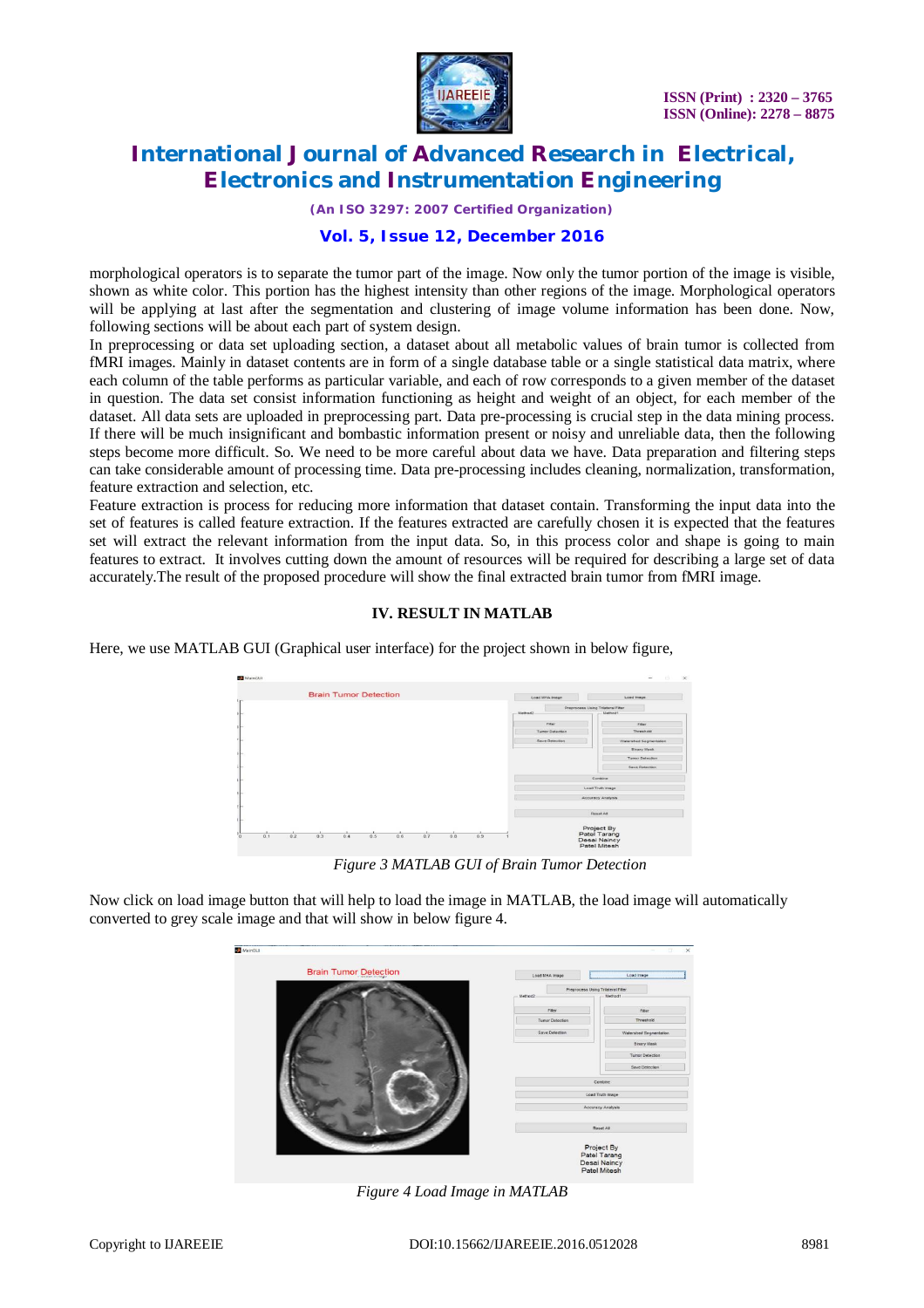

*(An ISO 3297: 2007 Certified Organization)*

## **Vol. 5, Issue 12, December 2016**

After that we use preprocess our image with the help of trilateral filter, here trilateral filter is modification of bilateral filter. Bilateral Filter is used for removing Gaussian noise and impulse noise. Below figure shows the values of variance before filter and after filter and also the improvement in variance.



*Figure 5 Segmentation value of Trilateral Filter*

The image after preprocessing trilateral filter is as shown below,

| <b>Brain Tumor Detection</b> | Load MHA Inage                                             | Load Image                        |
|------------------------------|------------------------------------------------------------|-----------------------------------|
|                              |                                                            | Preprocess Using Triateral Filter |
|                              | Method2                                                    | Method1                           |
|                              | raer                                                       | Fiter                             |
|                              | <b>Tumor Detection</b>                                     | Threshold                         |
|                              | Save Detection                                             | Watershed Segmentation            |
|                              |                                                            | Sinary Mask                       |
|                              |                                                            | Tumor Detection                   |
|                              |                                                            | Save Detection                    |
|                              |                                                            | Combine                           |
|                              |                                                            | Load Truth Image                  |
|                              |                                                            | <b>Accuracy Analysis</b>          |
|                              |                                                            |                                   |
|                              |                                                            | Reset All                         |
|                              | Project By<br>Patel Tarang<br>Desai Naincy<br>Patel Mitesh |                                   |
|                              |                                                            |                                   |

*Figure 6 Tumor Image after Trilateral filtering*

After the trilateral filter we have applied median filtering, here median filtering is used for removal noise, sharpen contrast, highlight contours, detects edge. It is non-linear method and it works by moving through the image pixel by pixels.

|   | <b>Brain Tumor Detection</b> | Load MHA Image         | Load Image                       |  |
|---|------------------------------|------------------------|----------------------------------|--|
|   |                              |                        | Preprocess Using Triateral Fiter |  |
|   |                              | $-$ Method2            | -Method1-                        |  |
|   |                              | Fiber                  | Fiter                            |  |
|   |                              | <b>Tuner Detection</b> | Threshold                        |  |
|   |                              | Save Detection         | Watershed Segmentation           |  |
|   |                              |                        | Brary Mask                       |  |
|   |                              |                        | <b>Tumor Detection</b>           |  |
|   |                              |                        | Save Detection                   |  |
| × |                              |                        | Combine                          |  |
|   |                              |                        | Load Truth Image                 |  |
|   |                              |                        | Accuracy Analysis                |  |
|   |                              |                        |                                  |  |
|   |                              |                        | Reset All                        |  |
|   |                              |                        |                                  |  |
|   |                              |                        | Project By<br>Patel Tarang       |  |
|   |                              |                        | Desai Naincy                     |  |
|   |                              |                        | Patel Mitesh                     |  |

*Figure 7 Median Filtering*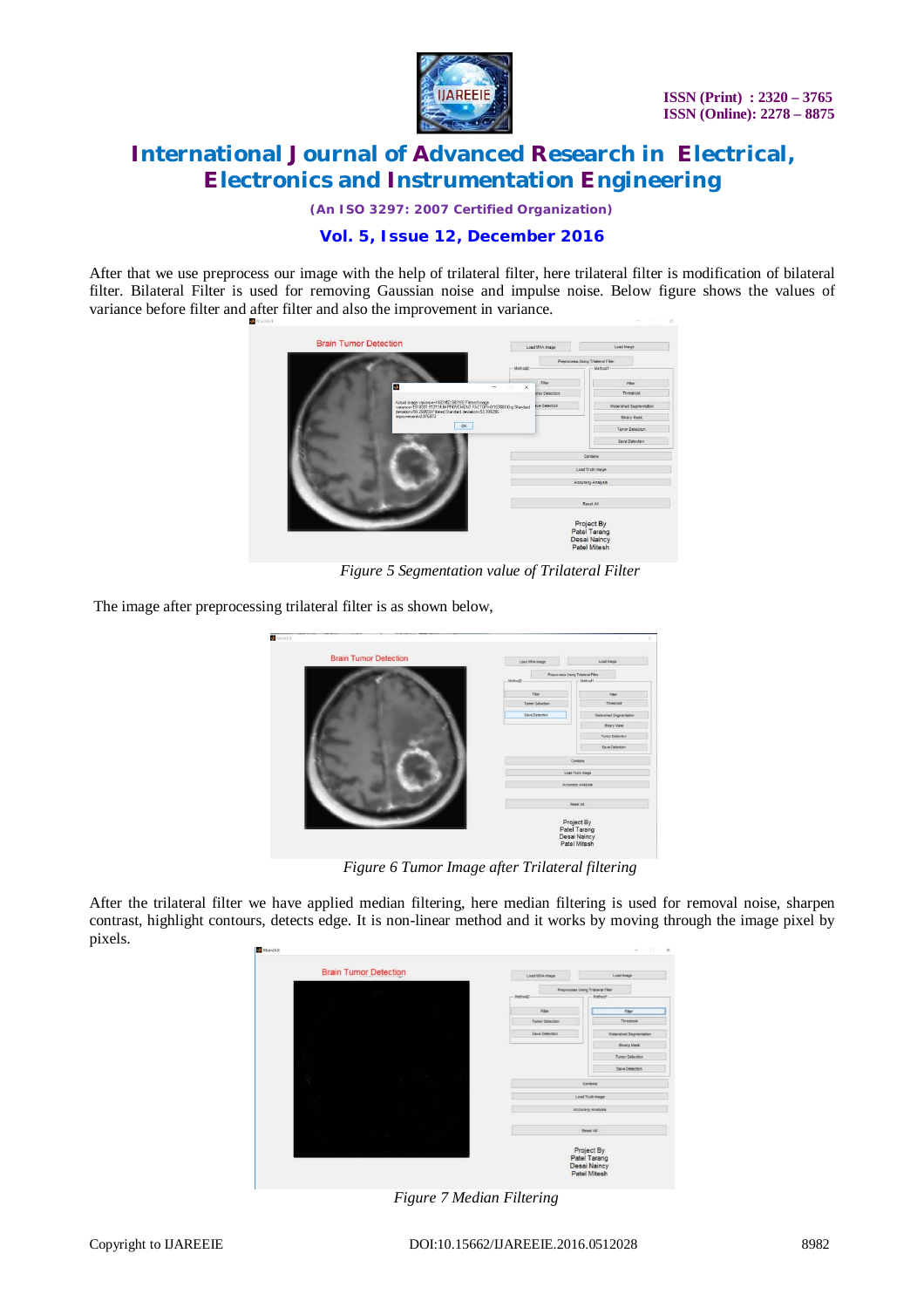

*(An ISO 3297: 2007 Certified Organization)*

## **Vol. 5, Issue 12, December 2016**

After that we used threshold button for thresholding the image of tumor which is shown below,



*Figure 8 Thresholding of Tumor*

The next step is watershed segmentation, Partitioning an image into its several constituents is called "Segmentation". Watershed Segmentation gets its name from the manner in which the algorithm segment regions into Catchment basins. Below figure is indicating the segmentation of tumor.

| <b>Brain Tumor Detection</b> | Load UHA Inage          | Load Image                                   |
|------------------------------|-------------------------|----------------------------------------------|
|                              | Method2                 | Preprocess Using Triateral Filter<br>Method1 |
|                              | Fiter                   | Fiter                                        |
|                              | <b>Turnor Detection</b> | Threshold                                    |
|                              | Save Detection          | Watershed Segmentation                       |
|                              |                         | <b>Binary Mask</b>                           |
|                              |                         | <b>Tumor Detection</b>                       |
|                              |                         | Save Detection                               |
|                              |                         | Combine                                      |
|                              |                         | Load Truth Image                             |
|                              |                         | Accuracy Analysis                            |
|                              |                         | Reset All                                    |
|                              |                         | Project By<br>Patel Tarang                   |

*Figure 9 Watersheding segmentation of tumor image*

After the segmentation using morphological, dilate and erode process we detected the original tumor part which is shown below,



*Figure 10 Binary masking for getting actual image of tumor*